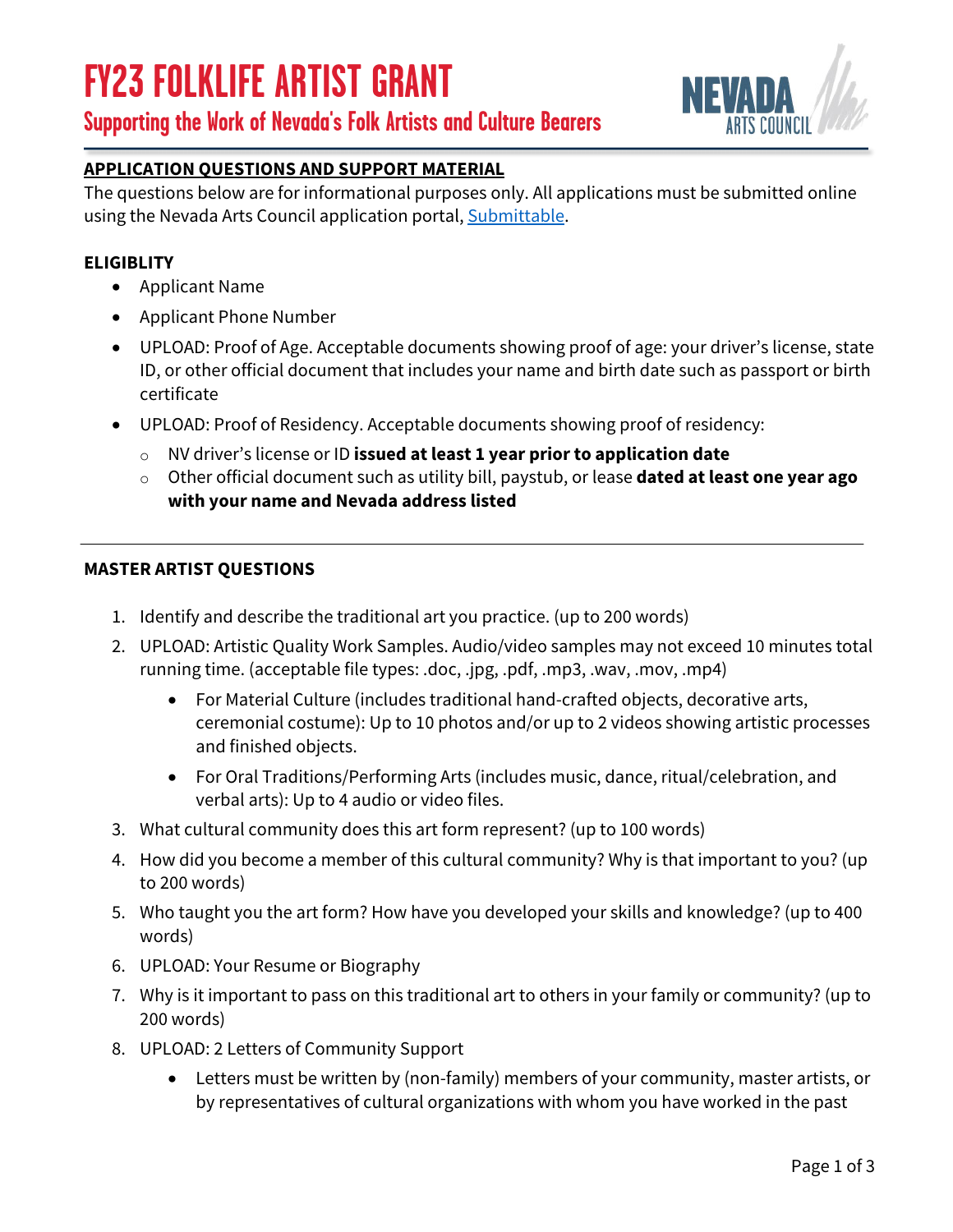# **FY23 FOLKLIFE ARTIST GRANT**

### **Supporting the Work of Nevada's Folk Artists and Culture Bearers**



- Each letter must clearly identify the writer and provide their contact information and their relationship to the artist(s), the project, and the community
- Support letters should describe a) Why the project is significant in the cultural community that is represented, b) The participating artists' level of artistic excellence and experience with the art form (ALL participating artists, including apprentices, if applicable), c) How the artists and the cultural community will benefit from the project
- 9. Whom will you teach during this project? Please be specific. (up to 200 words)

#### **PLAN OF WORK**

- 10. Describe your project. What do you plan to accomplish? (up to 200 words)
- 11. What techniques, processes, skills, and knowledge will you teach? (up to 200 words)
- 12. Provide a project timeline that includes the following (up to 300 words):
	- A. Where the activities will take place
	- B. How often you will meet and the length of each meeting
	- C. What is the total number of hours that the teaching artist will spend on the project
	- D. Projected dates
- 13. List the materials, supplies, and transportation expenses that you will incur to complete this project. (up to 300 words)
- 14. What will you use the grant funds for? (select one or more)
	- Artist Fees
	- Materials/Supplies (receipts will be required in the Final Report)
	- Transportation (mileage log will be required in the Final Report)
- 15. UPLOAD: Additional Support Material (OPTIONAL) Up to 5 additional items of your choice that strengthen your application. These can include marketing and publicity samples, news articles, event programs, link to artist's website, etc. (acceptable file types: .doc, .pdf, .jpg)

#### **APPRENTICE QUESTIONS**: **For Master/Apprenticeship one-on-one projects**

- 1. How long have you been practicing this art form? What is your level of expertise? What skills have you already mastered? (up to 200 words)
- 2. Why do you want to learn more about this traditional art form? (up to 200 words)
- 3. Why do you want to work with this particular master artist? (up to 200 words)
- 4. UPLOAD: Apprentice's Resume or Biography
- 5. UPLOAD: Confirmation Letter/Email an email or letter from the master artist or apprentice confirming their participation in the project